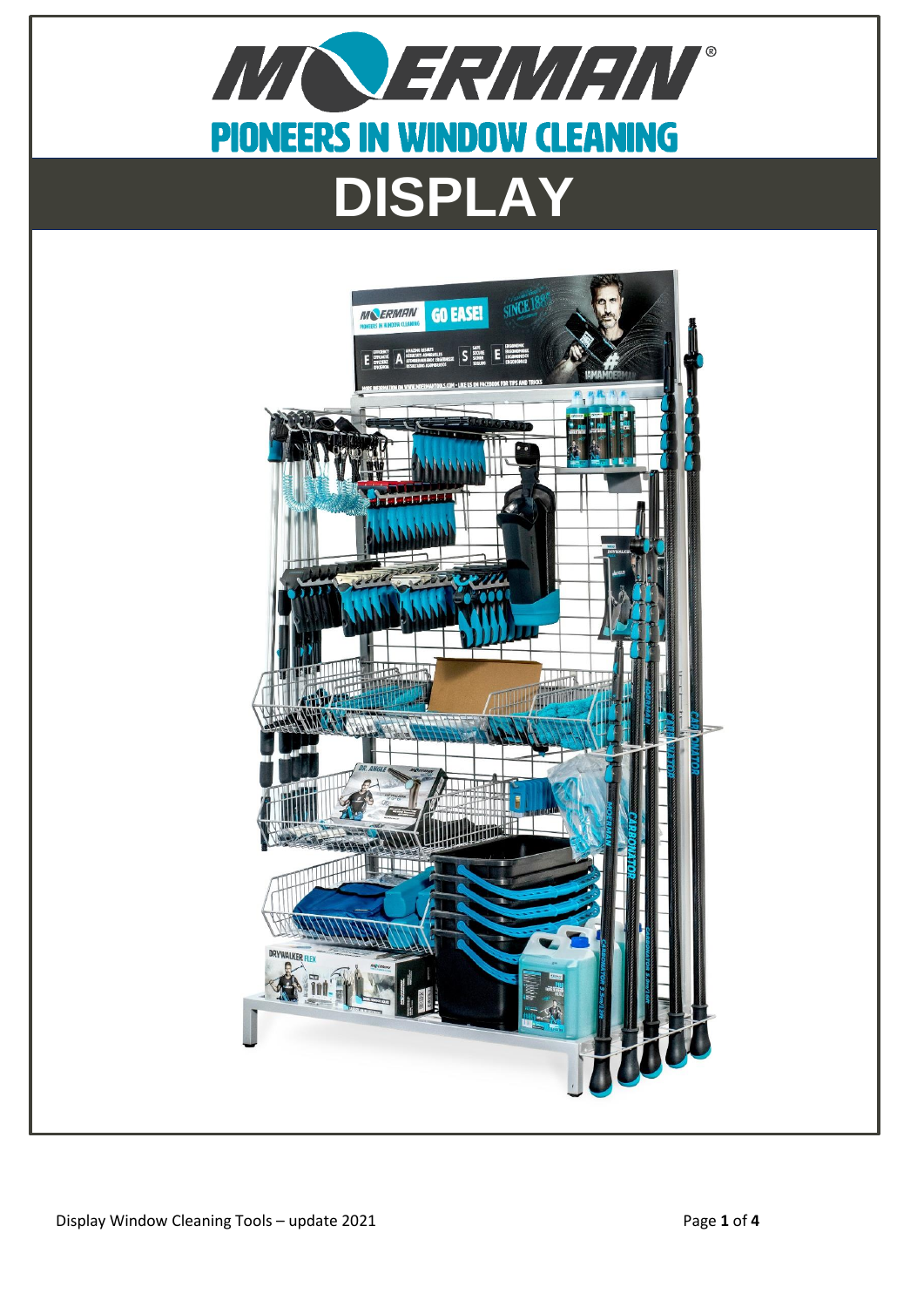| <b>Product ID</b>           |                               | $Qty /$ box or pack                                  |    |  |  |
|-----------------------------|-------------------------------|------------------------------------------------------|----|--|--|
| <b>Handles</b>              |                               |                                                      |    |  |  |
| 25148                       |                               | <b>Combinator 2.0 handle</b>                         | 10 |  |  |
| 17733                       | Premium Handle                | 10                                                   |    |  |  |
| 24222                       |                               | Premium Snapper handle                               |    |  |  |
| 25460                       | <b>Excelerator 2.0 handle</b> | 10                                                   |    |  |  |
| 17832                       | Premium Scraper handle        | 10                                                   |    |  |  |
| 23525                       | <b>Excelerator</b> handle     | 10                                                   |    |  |  |
| 17773                       |                               | Stainless steel handle                               |    |  |  |
| <b>COMBINATOR 2.0 25 cm</b> |                               |                                                      |    |  |  |
| 25149                       | 25 cm                         | Combinator 2.0 T-bar                                 | 10 |  |  |
| 22559                       | 25 cm                         | Combinator Premium sleeve                            | 10 |  |  |
| <b>COMBINATOR 2.0 35 cm</b> |                               |                                                      |    |  |  |
| 25150                       | 35 cm                         | Combinator 2.0 T-bar                                 | 10 |  |  |
| 22560                       | 35 cm                         | Combinator Premium sleeve                            | 10 |  |  |
| <b>COMBINATOR 2.0 45 cm</b> |                               |                                                      |    |  |  |
| 25150                       | 45 cm                         | Combinator 2.0 T-bar                                 | 10 |  |  |
| 22561                       | 45 cm                         | <b>Combinator Premium sleeve</b>                     | 10 |  |  |
| <b>Channels</b>             |                               |                                                      |    |  |  |
| 26021                       | 25 cm                         | <b>LIQUIDATOR 3.0</b> channel + $NXT-R$ 25 cm        | 20 |  |  |
| 26022                       | 30 cm                         | <b>LIQUIDATOR 3.0</b> channel + $NXT-R$ 30 cm        | 20 |  |  |
| 26023                       | 35 cm                         | <b>LIQUIDATOR 3.0</b> channel + NXT-R 35 cm          | 20 |  |  |
| 26024                       | 45 cm                         | <b>LIQUIDATOR 3.0</b> channel + $NXT-R$ 45 cm        | 20 |  |  |
| 26025                       | 55 cm                         | <b>LIQUIDATOR 3.0</b> channel + NXT-R 55 cm          | 20 |  |  |
| 17788                       | 25 cm                         | Stainless steel channel + soft rubber 25 cm          | 10 |  |  |
| 17789                       | 30 cm                         | Stainless steel channel + soft rubber 30 cm          | 10 |  |  |
| 17790                       | 35 cm                         | Stainless steel channel + soft rubber 35 cm          | 10 |  |  |
| 17791                       | 45 cm                         | Stainless steel channel + soft rubber 45 cm          | 10 |  |  |
| 19656                       | 25 cm                         | Stainless steel channel + hard rubber 25 cm          | 10 |  |  |
| 19845                       | 30 cm                         | Stainless steel channel + hard rubber 30 cm          | 10 |  |  |
| 19658                       | 35 cm                         | Stainless steel channel + hard rubber 35 cm          | 10 |  |  |
| 19657                       | 45 cm                         | Stainless steel channel + hard rubber 45 cm          | 10 |  |  |
| <b>Rubber</b>               |                               |                                                      |    |  |  |
| 25866                       | 25 cm                         | <b>NXT-R</b> Regular 25 cm                           | 10 |  |  |
| 25867                       | 30 cm                         | <b>NXT-R</b> Regular 30 cm                           | 10 |  |  |
| 25868                       | 35 cm                         | <b>NXT-R</b> Regular 35 cm                           | 10 |  |  |
| 25869                       | 45 cm                         | <b>NXT-R</b> Regular 45 cm                           | 10 |  |  |
| 25870                       | 55 cm                         | <b>NXT-R</b> Regular 55 cm                           | 10 |  |  |
| 25871                       | 25 cm                         | <b>NXT-R LIQUIDATOR 25 cm</b>                        | 10 |  |  |
| 25872                       | 30 cm                         | <b>NXT-R LIQUIDATOR 30 cm</b>                        | 10 |  |  |
| 25873                       | 35 cm                         | <b>NXT-R LIQUIDATOR 35 cm</b>                        | 10 |  |  |
| 25874                       | 45 cm                         | <b>NXT-R LIQUIDATOR 45 cm</b>                        | 10 |  |  |
| 25875                       | 55 cm                         | <b>NXT-R LIQUIDATOR 55 cm</b>                        | 10 |  |  |
| 23688                       | 25 cm                         | <b>DURAFILL</b> - SOFT LIQUIDATOR black rubber 25 cm | 5  |  |  |
| 23690                       | 35 cm                         | <b>DURAFILL</b> - SOFT LIQUIDATOR black rubber 35 cm | 5  |  |  |
| 23691                       | 45 cm                         | <b>DURAFILL</b> - SOFT LIQUIDATOR black rubber 45 cm | 5  |  |  |
| 23692                       | 25 cm                         | <b>DURAFILL</b> - HARD LIQUIDATOR black rubber 25 cm | 5  |  |  |
| 23694                       | 35 cm                         | <b>DURAFILL</b> - HARD LIQUIDATOR black rubber 35 cm | 5  |  |  |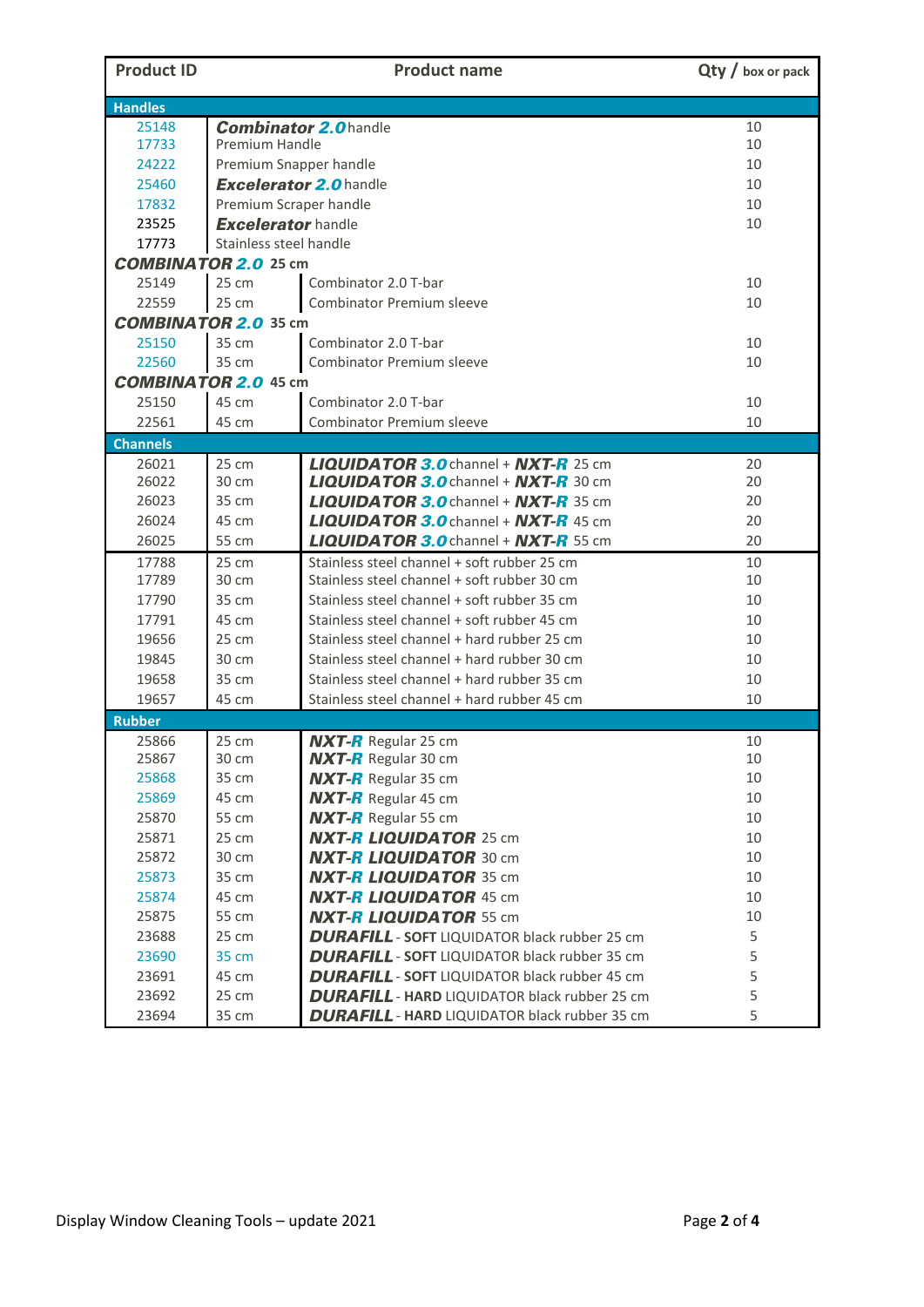| 23695                  | 45 cm                      | <b>DURAFILL</b> - HARD LIQUIDATOR black rubber 45 cm   | 5  |
|------------------------|----------------------------|--------------------------------------------------------|----|
| 26661                  | 25 cm                      | <b>DURAFILL - NXT-R Regular 25 cm</b>                  | 5  |
| 26662                  | 35 cm                      | <b>DURAFILL - NXT-R</b> Regular 35 cm                  | 5  |
| 26663                  | 45 cm                      | <b>DURAFILL - NXT-R</b> Regular 45 cm                  | 5  |
| 26658                  | 25 cm                      | <b>DURAFILL - NXT-R LIQUIDATOR 25 cm</b>               | 5  |
| 26659                  | 35 cm                      | <b>DURAFILL - NXT-R LIQUIDATOR 35 cm</b>               | 5  |
| 26660                  | 45 cm                      | <b>DURAFILL - NXT-R LIQUIDATOR 45 cm</b>               | 5  |
| 26664                  | 25 cm                      | <b>DURAFILL</b> box (empty)                            | 5  |
| 26665                  | 35 cm                      | <b>DURAFILL</b> box (empty)                            | 5  |
| 26666                  | 45 cm                      | <b>DURAFILL</b> box (empty)                            | 5  |
| <b>T-bars</b>          |                            |                                                        |    |
| 17780                  | 25 cm                      | Premium T-bar                                          | 10 |
| 17781                  | 35 cm                      | Premium T-bar                                          | 10 |
| 17840                  | 45 cm                      | Premium T-bar                                          | 10 |
| 22554                  | 25 cm                      | <b>COMBINATOR T-bar</b>                                | 10 |
| 22555                  | 35 cm                      | <b>COMBINATOR T-bar</b>                                | 10 |
| 22556                  | 45 cm                      | <b>COMBINATOR T-bar</b>                                | 10 |
| 18617                  | 15 cm                      | Mono T-bar                                             | 10 |
| 17777                  | 25 cm                      | Mono T-bar                                             | 10 |
| 17778                  | 35 cm                      | Mono T-bar                                             | 10 |
| 17779                  | 45 cm                      | Mono T-bar                                             | 10 |
| <b>Sleeves</b>         |                            |                                                        |    |
| 23521                  | 25 cm                      | $F^*LIO$ sleeve + clips (2)                            | 10 |
| 23522                  | 35 cm                      | $F^*LIO$ sleeve + clips (2)                            | 10 |
| 23523                  | 45 cm                      | $F^*LIO$ sleeve + clips (2)                            | 10 |
| 17760                  | 25 cm                      | Premium sleeve                                         | 10 |
| 17761                  | 35 cm                      | Premium sleeve                                         | 10 |
| 17762                  | 45 cm                      | Premium sleeve                                         | 10 |
| 22559                  | 25 cm                      | <b>COMBINATOR</b> Premium sleeve                       | 10 |
| 22560                  | 35 cm                      | <b>COMBINATOR</b> Premium sleeve                       | 10 |
| 22561                  | 45 cm                      | <b>COMBINATOR</b> Premium sleeve                       | 10 |
| <b>Extension poles</b> |                            |                                                        |    |
| 21767                  | 1,2 meter                  | Extension pole                                         | 5  |
| 17823                  | 3 meter                    | Extension pole                                         | 5  |
| 17825                  | 5 meter                    | <b>Extension pole</b>                                  | 5  |
| 21461                  | 9 meter                    | <b>Extension pole</b>                                  | 5  |
| 25837                  | 3,5 meter                  | <b>CARBONATOR</b> (incl. Dr. Angle Mini-German thread) | 1  |
| 25838                  | 5 meter                    | <b>CARBONATOR</b> (incl. Dr. Angle Mini-German thread) | 1  |
| 25839                  | 7,5 meter                  | <b>CARBONATOR</b> (incl. Dr. Angle Mini-German thread) | 1  |
| 23113                  | Dr. Angle                  |                                                        | 5  |
| 26563                  |                            | Dr. Angle Mini - German thread                         | 5  |
| 26564                  | Dr. Angle Mini-ACME thread | 5                                                      |    |
| 24113                  | Universal Angle adaptor    | 5                                                      |    |
| 24003                  | Universal Cone             | 5                                                      |    |
| 26543                  | Universal Clamp            |                                                        |    |
| 23872                  | <b>CONNECTOR</b>           | 10                                                     |    |